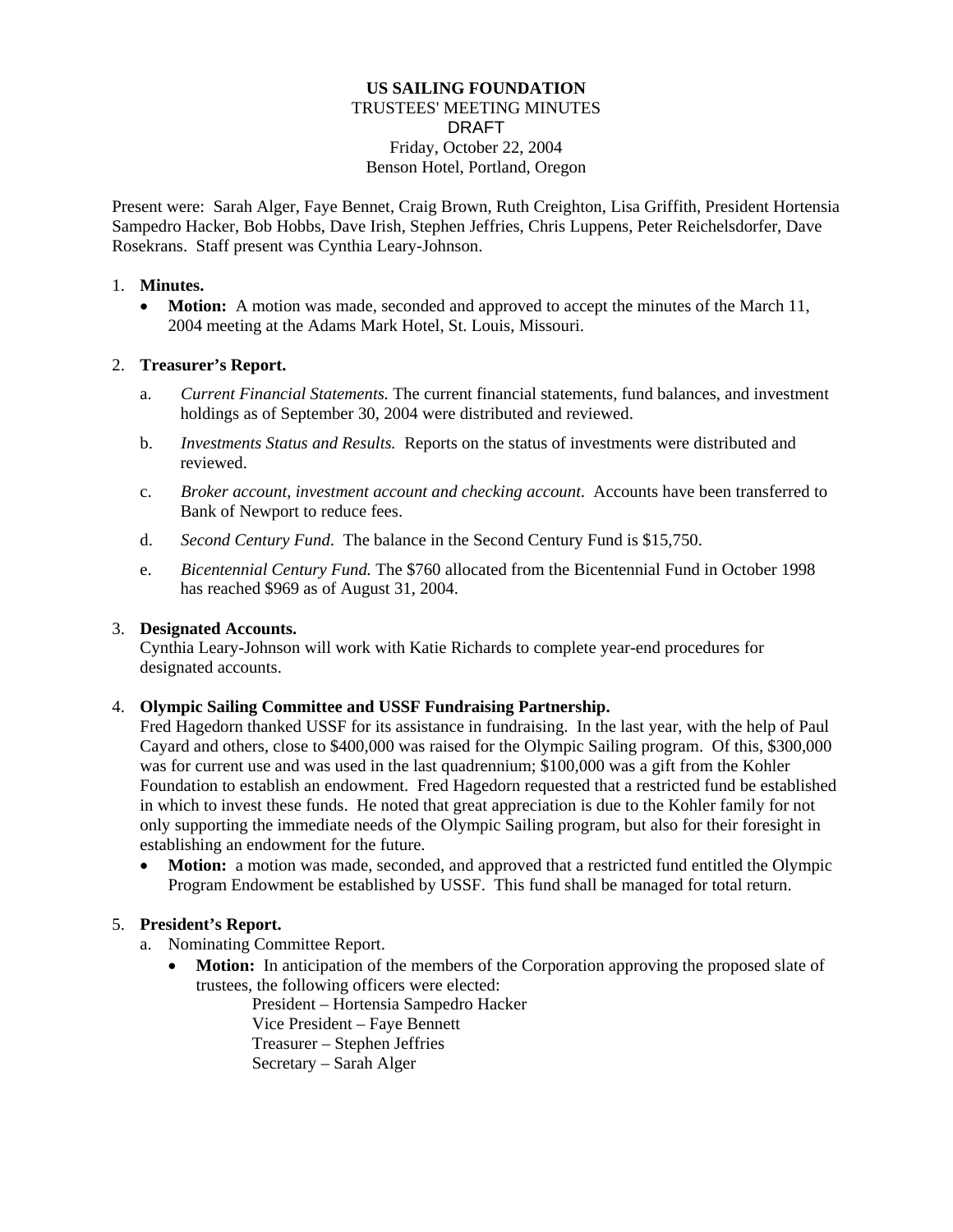b. Fundraising.

In addition to the funds raised through Olympic Sailing, between November 1, 2003 and August 20, 2004, USSF received 46 gifts, which totaled \$80,503. Of this, \$72,512 was designated, most for the Olympic program and \$7,791 was designated for general funds. Last year, USSF received 136 gifts totaling \$78,702 of which \$50,725 was designated for the Olympic program, and \$27,127 was designated for general funds. The designated funds do not flow through the P&L.

President Hacker also noted that fundraising costs have been reduced by adjusting vendors and outside contractors. She solicited suggestions for additional fundraising efforts. Several suggestions were made, including (1) that an option should be offered to make a pledge as well as a direct gift; (2) that the sailors grant request form include a section requesting the number of members of the requesting organization who are also US SAILING members and whether or not the organization itself is a member of US SAILING. The trustees confirmed that grant recipients must be US SAILING members. Trustee Ruth Creighton offered to explore additional ways in which USSF and GSA might encourage US SAILING membership.

The trustees supported mailing of an appeal to be sent in February 2005, with a follow-up mailing in Fall 2005. Trustee Lisa Griffith agreed to explore the feasibility of accepting donations of airline miles. As requested by Trustee Dave Irish, as an addendum to the financial reports, Cynthia Leary-Johnson will provide regular fundraising progress reports to the trustees.

# 6. **Bylaws**

It was requested that an updated copy of the bylaws be distributed to the trustees.

#### 7. **General Fund Programs - 2004 Grant Requests.**

Lee Parks noted that \$138,000 in grants have been requested. Requests for funds were heard from representatives for team racing, ICSA, windsurfing, Tasars, and Snipes.

# **Executive Session**

#### 1. **Grant Requests for FY2004.**

It was reported that due to the hurricanes in Florida, the ISSA event was cancelled. It was requested that the President send a follow-up letter confirming that the funds should be returned.

- **Motion**: A motion was made, seconded and approved to grant \$20,000 from the Schoonmaker Endowment to the US Olympic Sailing Center, Inc. in Miami.
- **Motion:** A motion was made, seconded, and approved to make the following grants totaling \$25,000 to be funded from the Schoonmaker Endowment, subject to confirming that all grant recipients are members of US SAILING:

| 505 Worlds                                | \$3,000  |
|-------------------------------------------|----------|
| Hobie 16 Worlds                           | \$2,000  |
| <b>Lightning Worlds</b>                   | \$3,000  |
| <b>Optimist Worlds</b>                    | \$3,000  |
| Snipe Worlds                              | \$3,000  |
| <b>Class Total</b>                        | \$14,000 |
| <b>Community Sailing/National Sailing</b> | \$3,000  |
| Programs Symposium                        |          |
| 2005 ICSA British University Tour         | \$3,000  |
| <b>ISSA</b> International Travel          | \$4,000  |